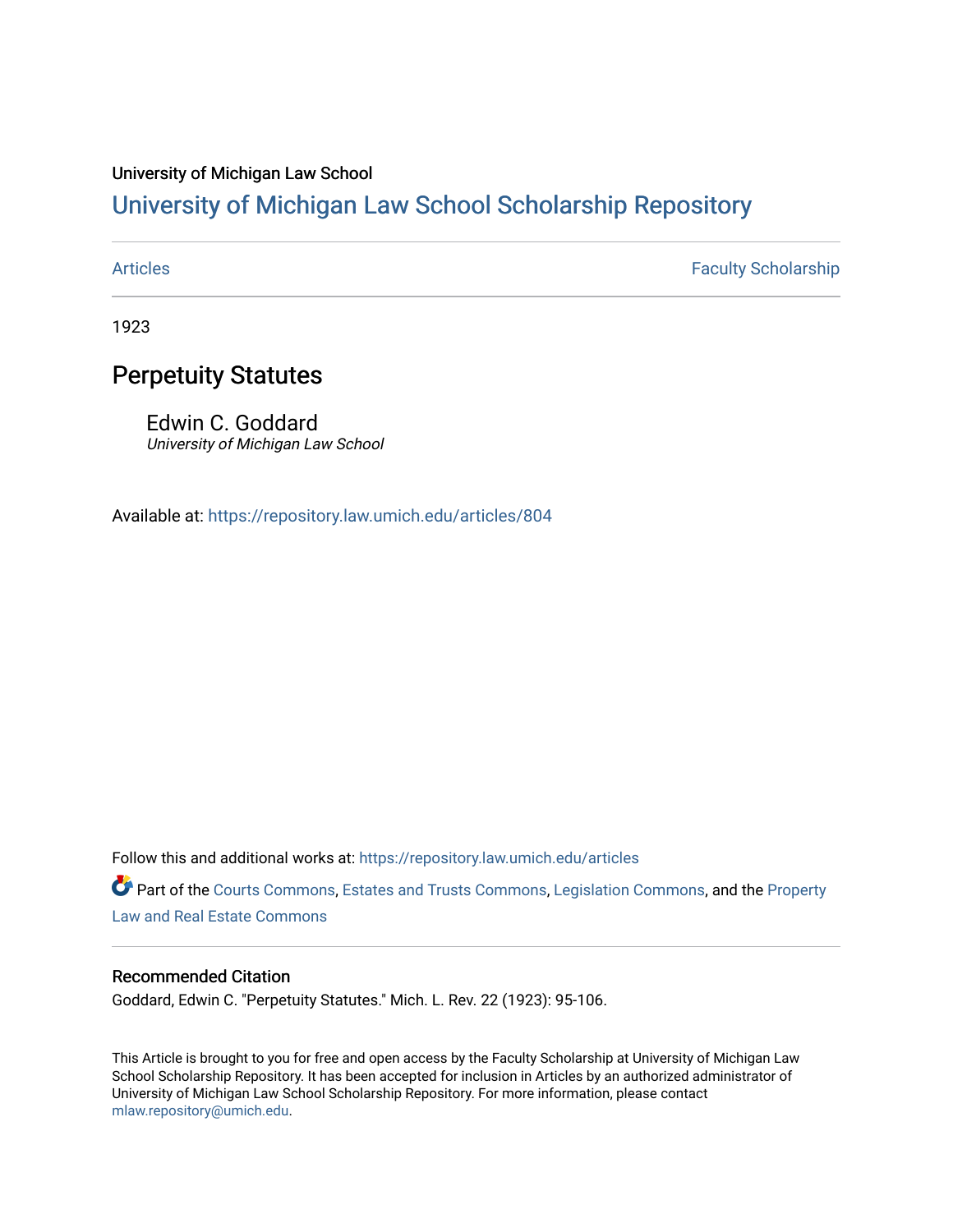# **MICHIGAN LAW REVIEW**

VOL. XXNI DECEMBER, **1923** No. **2**

### PERPETUITY STATUTES

### SOME REFORM STATUTES IN NEED OF REFORMATION

By EDWIN C. GODDARD\*

**T HE** common law of perpetuities is one of the most interesting examples of almost pure judicial legislation. De Donis, The Statutes of Uses and of Wills, but gave wider scope to the development **by** the courts of rules of law to thwart the attempt of the great landowners to tie up their landed estates in their families in perpetuity. One body of rules to this end limited restraints upon alienation, another the creation of future interests vesting at too remote a period. Restriction of restraints upon alienation, and the rule against perpetuities, these two were developed for the same end, have been often confused, but are separate and distinct remedies. The rule against perpetuities seeks its end by forbidding the postponement of the vesting of future interests beyond the period of a life or lives in being and twenty-one years and nine or ten months. The other rule forbids restraints upon the absolute power to convey realty, and of the absolute ownership of personalty, beyond a like period. Only in recent times have the two been clearly distinguished by the courts.<sup>1</sup>

But if the distinction has been dearly recognized **by** some courts, some American statutes have practically resolved the two into one **by** their provisions as to restraints upon alienation.

The history of and reason for the development **of** this wholly

<sup>\*</sup> Professor of Law, University of Michigan.

**<sup>1</sup>** London & **S.** W. R. Co. v. *Gomm,* **2o Ch.** D. **562** *(z88-).*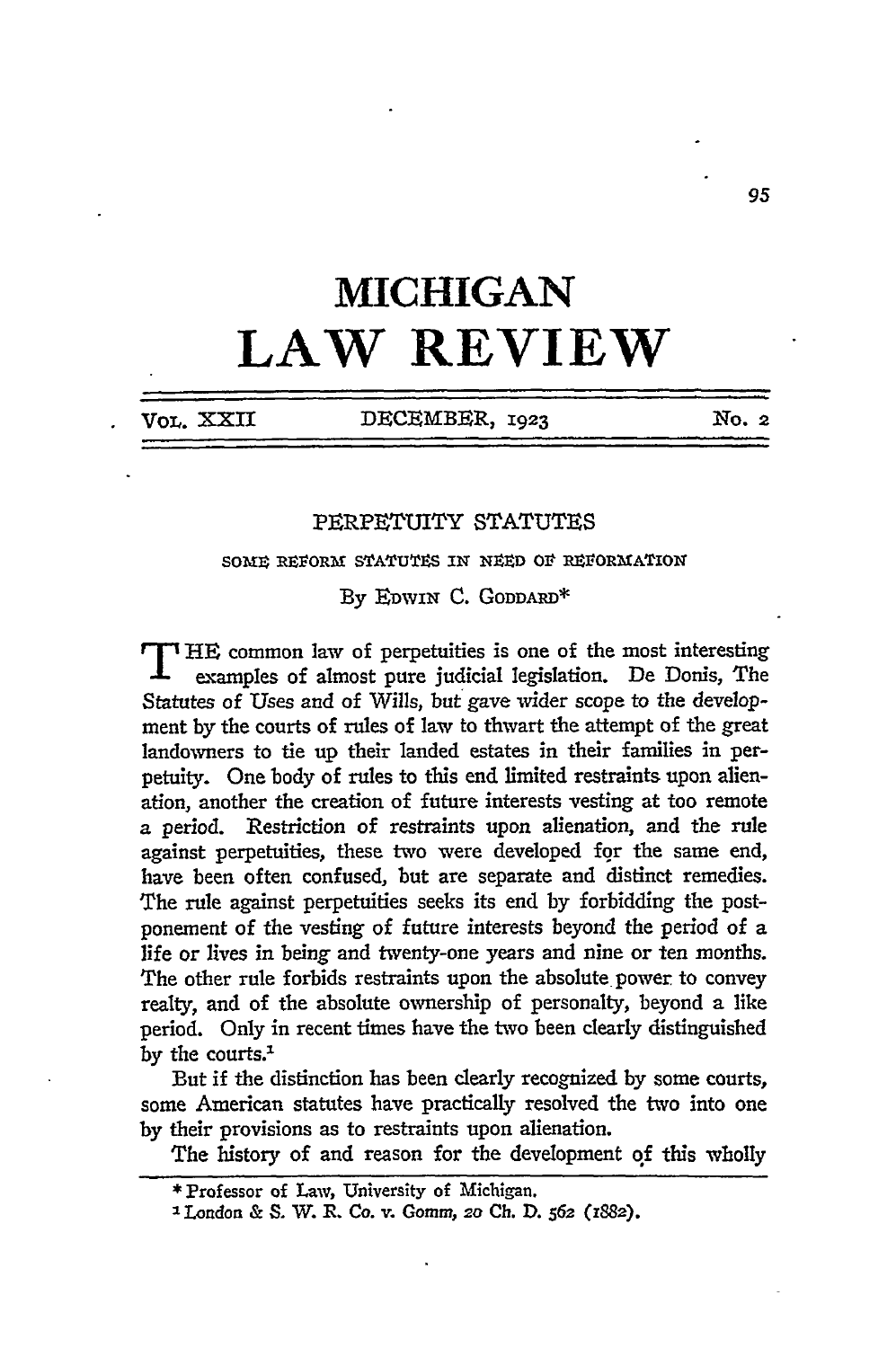judge-made period of a life or lives in being and twenty-one years, and nine or ten months, and a possible second nine or ten months, has been set forth in many decisions, and very clearly and concisely stated **by** Professor Gray in his classical "The Rule Against Perpetuities," sec. **123 ff.** It is interesting to notice that from *Child and* Baylie's Case,<sup>2</sup> 1618, 1623, in which Sergeant Davenport by his argument earned for himself the title "Father of Perpetuities," the *Duke* of Norfolk's Case,<sup>3</sup> 1682, in which perpetuities are first clearly perceived and boldly admitted, to *Cadell v. Palher,4* which added twenty-one years, even as an absolute term, and *Thellusson v. Woodford,5* **I8O5,** which admitted a period of gestation at the beginning and another at the end of any number of lives in being, provided they were easily ascertainable, is precisely the period between the settlement of the Colonies and the launching of the United States as an independent nation with its own laws. This life or lives in being and twenty-one years and nine or ten months was, therefore, accepted in all the states as the period fxed **by** law within which a future interest must vest, or beyond which the power of alienation cannot be suspended.

Ready as the judges were to make this law, they have refused absolutely to reform it, or even to narrow its application, in cases in which they admitted the results were unfortunate and even deplorable.0 Legislation has had to step in where judges feared to tread. To some of this legislation and its consequences attention is now invited. In most states the common law period is the rule today; in some it has been written into the statute law.<sup>7</sup>

Changes in the period have followed the New York statute of  $1830$ . Two groups may be noted. I. Michigan,<sup>8</sup> Wisconsin<sup>9</sup> and

**T** See **Ky.** Stat. **i909,** § 236o. "The absolute power of alienation shall not be suspended, by any limitation or condition whatever, for a longer period than during the continuance of a life or lives in being at the creation of the estate, and twenty-one years and ten months thereafter." For other statutes see 49 **Am.** St. Rep. ii8, note.

sMich., **C.** L. **19x5,** §§ **11532, 11533.**

<sup>9</sup> Wisconsin Stat. **1898**, §§ 2038, 2039. (Wisconsin in 1887 added to two lives "and twenty-one years.")

**<sup>2</sup> Cro. Jac.** 459.

**a3 Ch.** Cas. **i.**

**<sup>&#</sup>x27;x** Clark & **F. 372.**

**iI Ves. 112.**

**<sup>6</sup>** See, foi example, Thellusson's Case, *.upra.*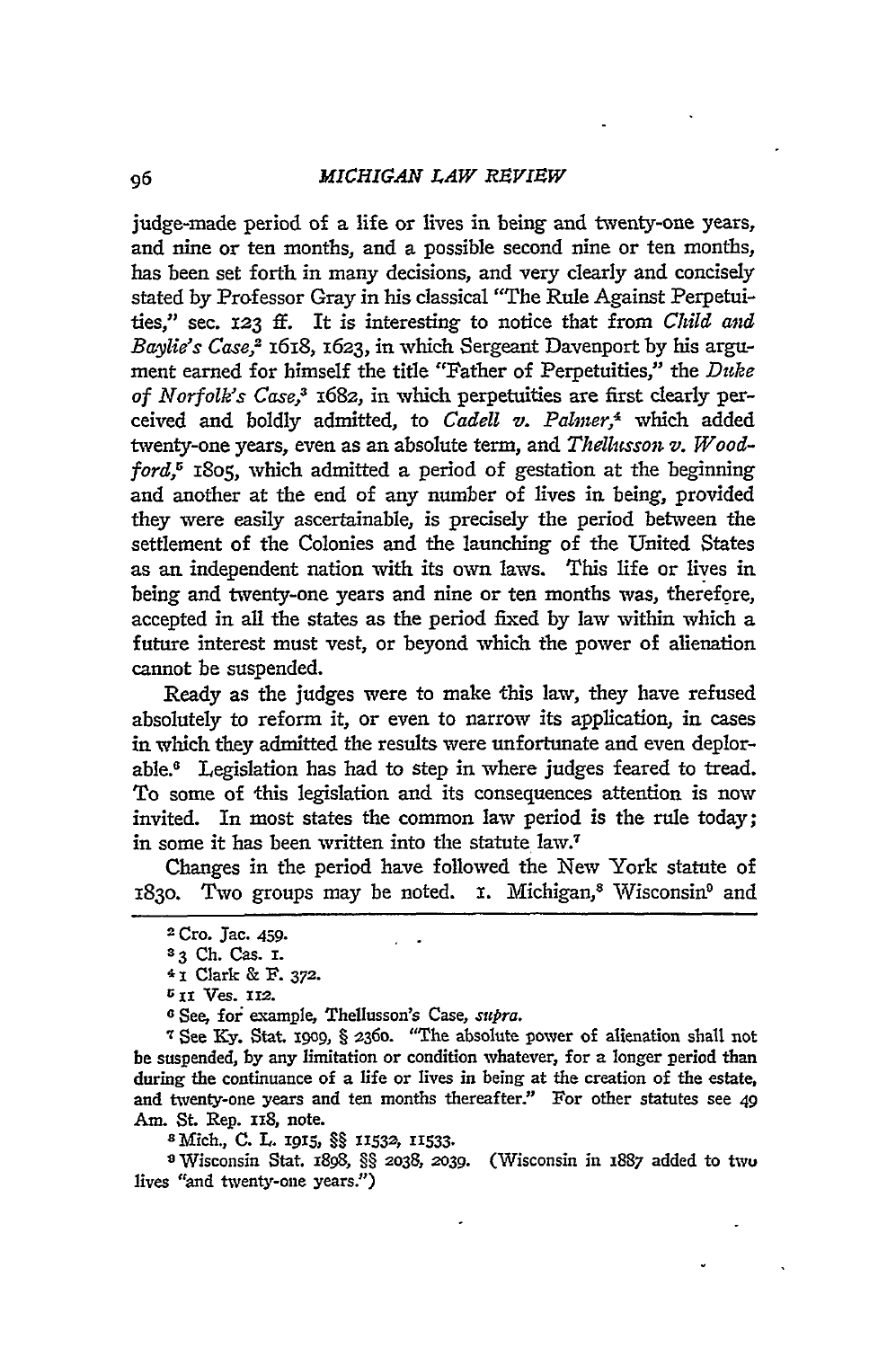Minnesota<sup>10</sup> have practically copied the New York statute, providing that "the absolute power of alienation shall not be suspended, by any limitation or condition whatever, for a longer period than during the continuance of not more than two lives in being at the creation of the estate." By another section "the power of alienation is suspended when there are no persons in being by whom an absolute fee in possession can be conveyed." Future estates violating these provisions are void in their creation. 2. California,<sup>11</sup> followed by North<sup>12</sup> and South Dakota,<sup>13</sup> Montana,<sup>14</sup> Idaho,<sup>15</sup> and some other states, adopted the language of the New York statutes, but instead of limitation to two lives their limitation is to the "lives of persons in being at the creation of the condition or limitation."

It is important to notice that New York statutes contain a similar provision against suspension of the absolute ownership of personal property beyond two lives in being. In general the California group extends the same rule to chattels real as to realty,<sup>16</sup> and so does Minnesota,<sup>17</sup> but no other state has adopted the New York statute as to suspension of ownership of personal property. In cases involv ing mixed realty and personalty New York cases have often been misapplied because this difference was overlooked.<sup>18</sup> This will presently appear.

As one may read in the elaborate opinions in *Coster v. Loril*lard,<sup>10</sup> and *Hawley v. James*,<sup>20</sup> the "three gentlemen, distinguished for their legal learning, their ability and their industry," to whom New York committed the revision of the common law in this field, intended to "extricate this branch of the law from the perplexity and obscurity in which it was involved; and render a system simple, uniform and intelligible, which was various, complicated and

**lo Minn.,** R. **L. 1905, §§ 3203, 3204,** *3212.* **"'Kerr's C. C.,** §§ **715, 711.** 22 **N. D.,** *R.* C. **i9o5,** §§ 4744, 4745. **<sup>13</sup>S. D., P. C. 1919,** secs. **294, 295.** 14 Mont., R. C. 1921; §§ 6705, 6706. D Idaho, **C.** *B. 1919,* § *5335.* **IG** Kerr's **C. C.,** § **770. 7** Minn., R. L. **1905,** § **3212. is** Toms v. Williams, **41** Mich. **552,** 562, 569. **s 914** Wend. **265. 20** 16 Wend. **6I.**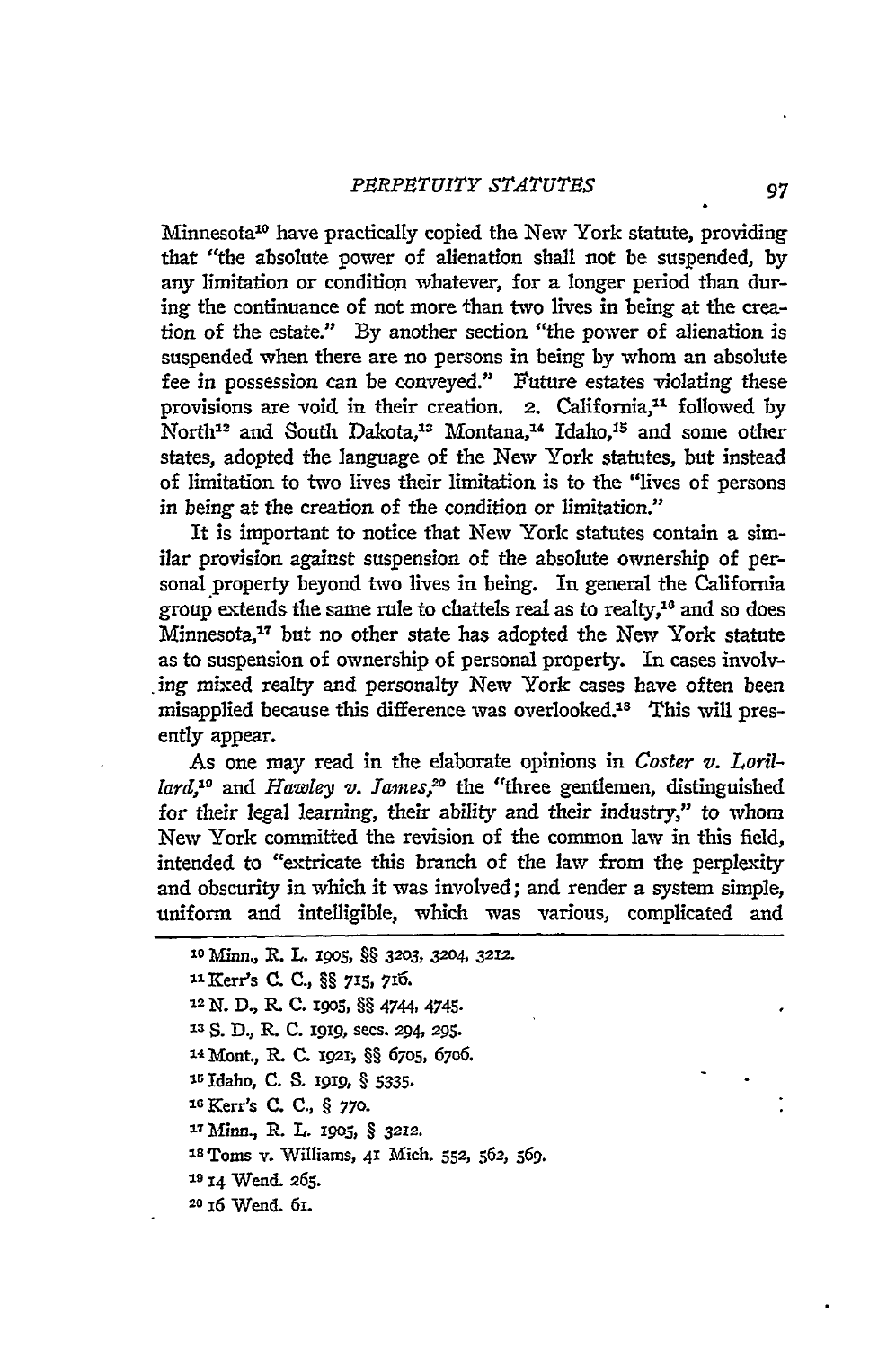-abstruse." The language of the New York statutes was with slight changes the language recommended by the revisers, and at first read*ing* **it** seems simple and intelligible enough. But if there was hope that these simplifications would make certain what before required expensive litigation to determine, it was ill founded. Instead, questions that before the statute would have been simple now required elaborate, protracted and expensive attention. *Coster v. Lorillard<sup>21</sup>* occupied 135 pages in Wendell. It was "fully argued before the Vice-Chancellor, and again on appeal from his decree more elaborately before the Chancellor"; and in the court of errors "for ten successive days by some of the most eminent counsel in this state, with a talent, learning and ingenuity which have been rarely equalled." The lawyers might be expected to disagree, but the Chancellor did not agree with the Vice-Chancellor, and the court of errors, by a nearly equally divided vote on some points, reversed the Chancellor. Almost as much divergence of view appears in *Hawley* v. *James,'2* the next year, a case covering **225** pages in the report. Restraints on alienation were often sought to be imposed by leaving property to trustees, with directions to receive the rents and profits and "pay them over" to the beneficiaries. Whether under the statutes such a trust could be created divided the court equally in the two cases just referred to, and it was not till *Leggett* **V.** *Perkins,-3* decided in i849, that a "great question, which has been litigated more than fifteen years, is at the last settled by a single vote, and that vote governed by a supposed decision which I (Justice Bronson) verily believe was never made." That this uncertainty in the application of these simple statutes did not disappear with the early cases is seen in the very great number of cases still arising especially in New York,<sup>24</sup> and the contrary decisions of different courts on the same case as it goes to the court of last resort. See, for example, *Henderson v. Henderson*<sup>25</sup> (1889) decided forty years later, in which the general term of the supreme court reversed a judgment construing a will, and the court of appeals reversed the general term,

**<sup>-114</sup>** Wend. **265-399 (1835).**

<sup>22</sup> **J6** Wend. 61-285 (1836).

**<sup>23 2</sup>** *N. Y. 2497.* **t**

<sup>&</sup>lt;sup>24</sup> See Gray, RULE AGAINST PERPETUITIES, § 750, pointing out the danger of radical legislation.

<sup>25</sup> **113 N.** Y. **I.**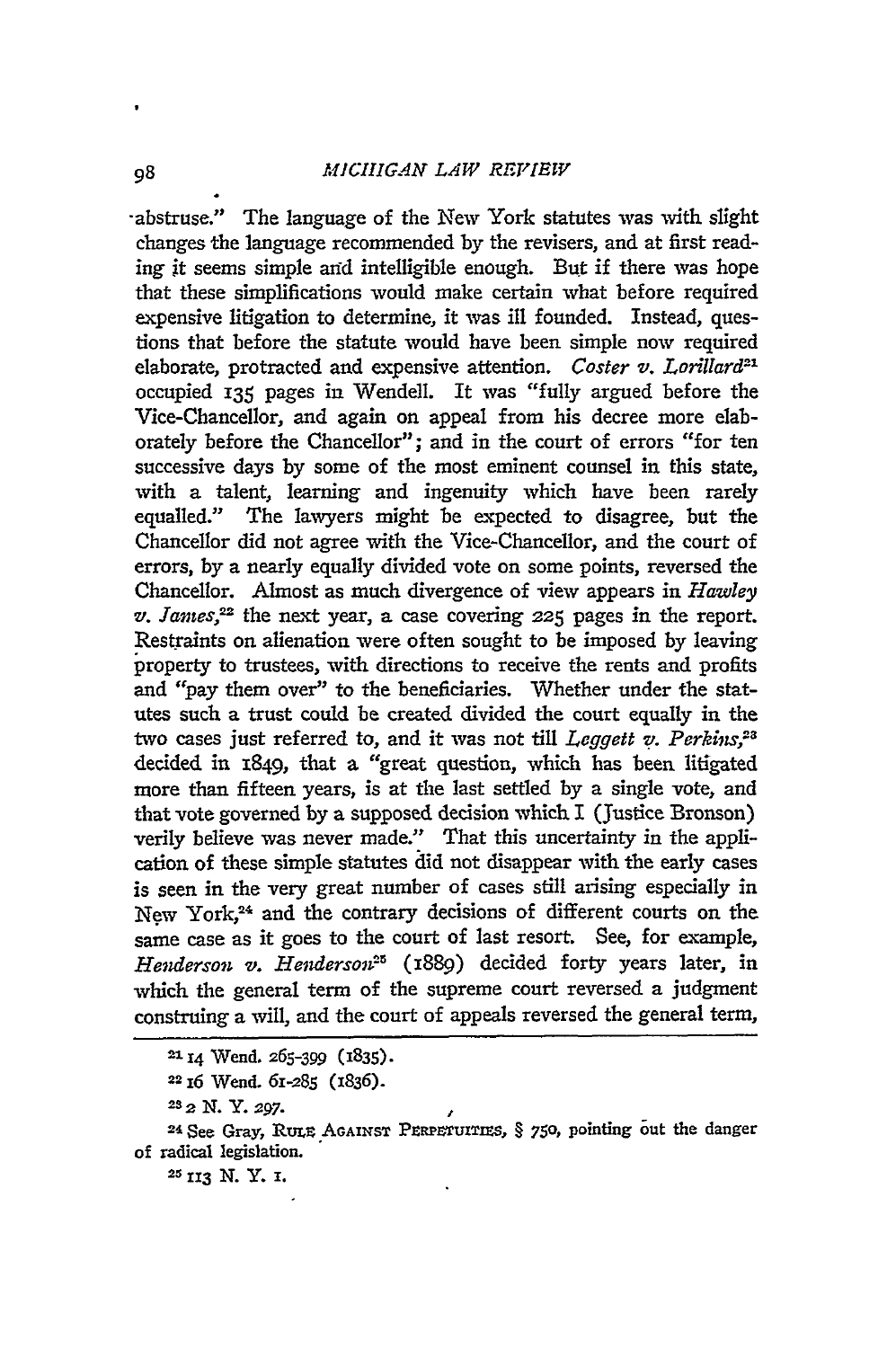### *PERPE2TUITY STATUTES*

and *Matter of Silsby*<sup>26</sup> (1920) in which the court of appeals reversed both the surrogates court and the appellate division of the supreme court on the question whether a provision suspended the power of alienation beyond two lives in being. Instances might be multiplied *ad itause tt.*

It will be noticed that the statutes were directed at suspension of power of alienation, not at postponement of vesting, except as that affected power to alienate. It is not then really a provision as to perpetuities under the so-called rule against perpetuities, though usually so spoken of.<sup>27</sup> Mr. Gray<sup>28</sup> has well pointed out the difficulties and confusion arising therefrom. It was early settled that under the statute any suspension of the power of alienation must be based on lives, and not on any arbitrary term, however short.<sup>29</sup> But whether there was a suspension of the power, whether it was for two lives, whether the rule was violated when the trustees were directed to sell the property, or when they were empowered to sell it, these and many other questions at once arose, causing a great increase in litigation that has not yet after **90** years subsided.

The recent Michigan case of *Grand Rapids Trust Co. v. Herbst,30* has furnished some surprises, and has caused a re-examination of wills drawn for persons still living to see if they are within the rules there laid down. The will attempted to dispose of an estate valued at upwards of \$200,000, consisting of personalty, and of realty located in various states and in Canada. The chief point of attack was a provision for three life payments of **\$75** per month each and a direction that the remainder of the net income from testator's estate be divided equally between his son (a minor), his brother and two sisters until the son reached **25** years of age, when the son was to have half the estate and the other half was to be charged as above. There was a contingent remainder if the son died before reaching **25** leaving legal issue, but this was not important 'to the decision

*<sup>20229</sup> N.* Y. 396.

**<sup>2</sup>T** Mineral Land Inv. **Co.** v. Bishop Iron Co., 134 Minn. 412.

<sup>&</sup>lt;sup>28</sup> RULE AGAINST PERPETUITIES, § 748.

<sup>20</sup> Hawley v. James, r6 Wend. **6r;** Rong v. Hailer, **zog** Minn. rpr; In re Walkerly, ioS Cal. **627;** Otis v. Amtz, **i98** Mich. 196; State v. Holmes, **1i5** Mich. 456; Hagemeyer v. Saulpaugh, 90 N. Y. S. 228. In Wisconsin, statute in 1887 had added "and twenty-one years thereafter." The effect is discussed in In re Will **of** Kopmeier, **113** Wis. **233;** Danforth v. Oshkosh, ig Wis. 26z. **\$0220** Mich. **321** *(Nov.* i922).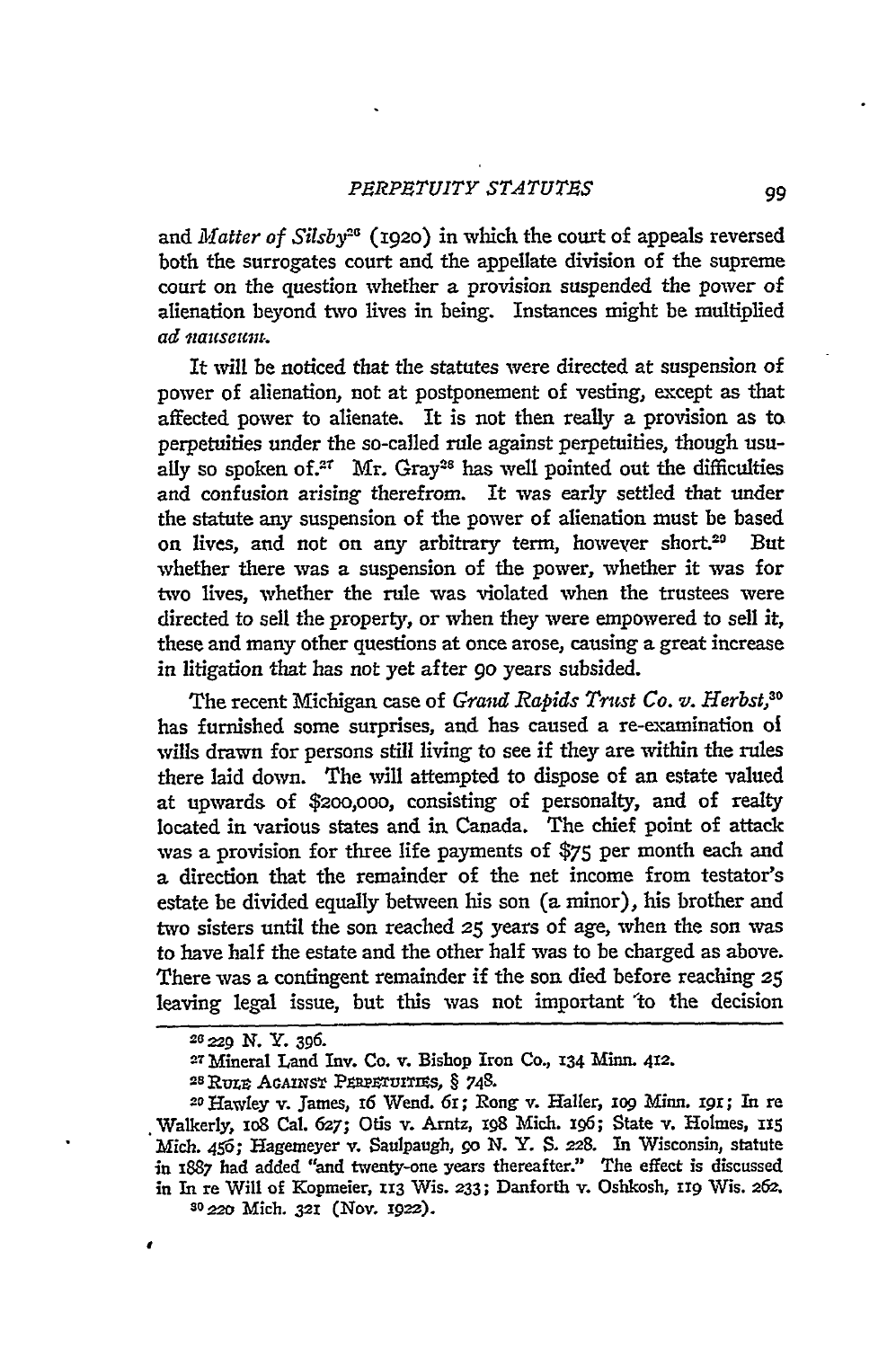because the previous provisions were held to invalidate nearly the whole will, at least so far as it affects property subject to the jurisdiction of the state. The court found that the various provisions of the will created an express trust for the lives of seven persons, suspending the power of alienation till the death of the last of the seven. The beneficiaries **by** see. 11583, **C.** L. **1915,** were forbidden to assign or dispose of their interest. Nor could the trustees alienate so as to satisfy the statute, unless thereby the estate was fully and finally settled and the trust ended, and this notwithstanding the will clothed the executors with "full power to sell, mortgage and convey any and all of my estate and said trust estate."

**On** this last point it appears that the court failed to take account of the difference between the Michigan and the New York statutes. In New York it would indeed be in the face of the policy of the law to allow the statute to be evaded **by** a permission, or a compulsory mandate, to the trustees to sell the real estate, if the proceeds as personalty must be held subject to the purposes of the will or deed for more than two lives in being.<sup>31</sup> The New York statutes apply alike to realty and to personalty. But in Michigan, contrary to the dictum in the dissenting opinion of Champlin, **J.,** in *Palms v. Palms*<sup>32</sup> followed by the whole court in *Niles v. Mason*<sup>33</sup> there is no evidence in the statutes of any such policy of the law, except as to realty. The New York statutes were adopted in i83o, they weie copied as to realty, but not as to personalty, in Michigan in 1848.<sup>34</sup> The Michigan statute has stood without changing the common law rule as to personalty for seventy years, showing that it is the Michigan policy to cut down the common law period as to realty, but not as to personalty. The court seems to admit that a compulsory mandate to the executors to sell the realty would satisfy the statute, it explicitly states that the Michigan statute applies to realty, as has been **held** in many previous cases, and clearly indicates that if these payments had been a charge upon personalty they would have been good. What policy of the law is violated then in giving the executors full discretion in the management of the property? The statute, as the courts have often held, does not require that there shall be

 $\ddot{\phantom{a}}$ 

**<sup>31</sup>** Brever v. Brewer, **I** Hun 147; Hobson v. Hale, **95** N. Y. **588.**

**<sup>32 68</sup> Mich. 355.**

**<sup>33</sup>** 126 Mich. 482.

<sup>4</sup>Tom v. Williams, **41** Mich. **552;** Penny v. Croul, **76** Mich. 471.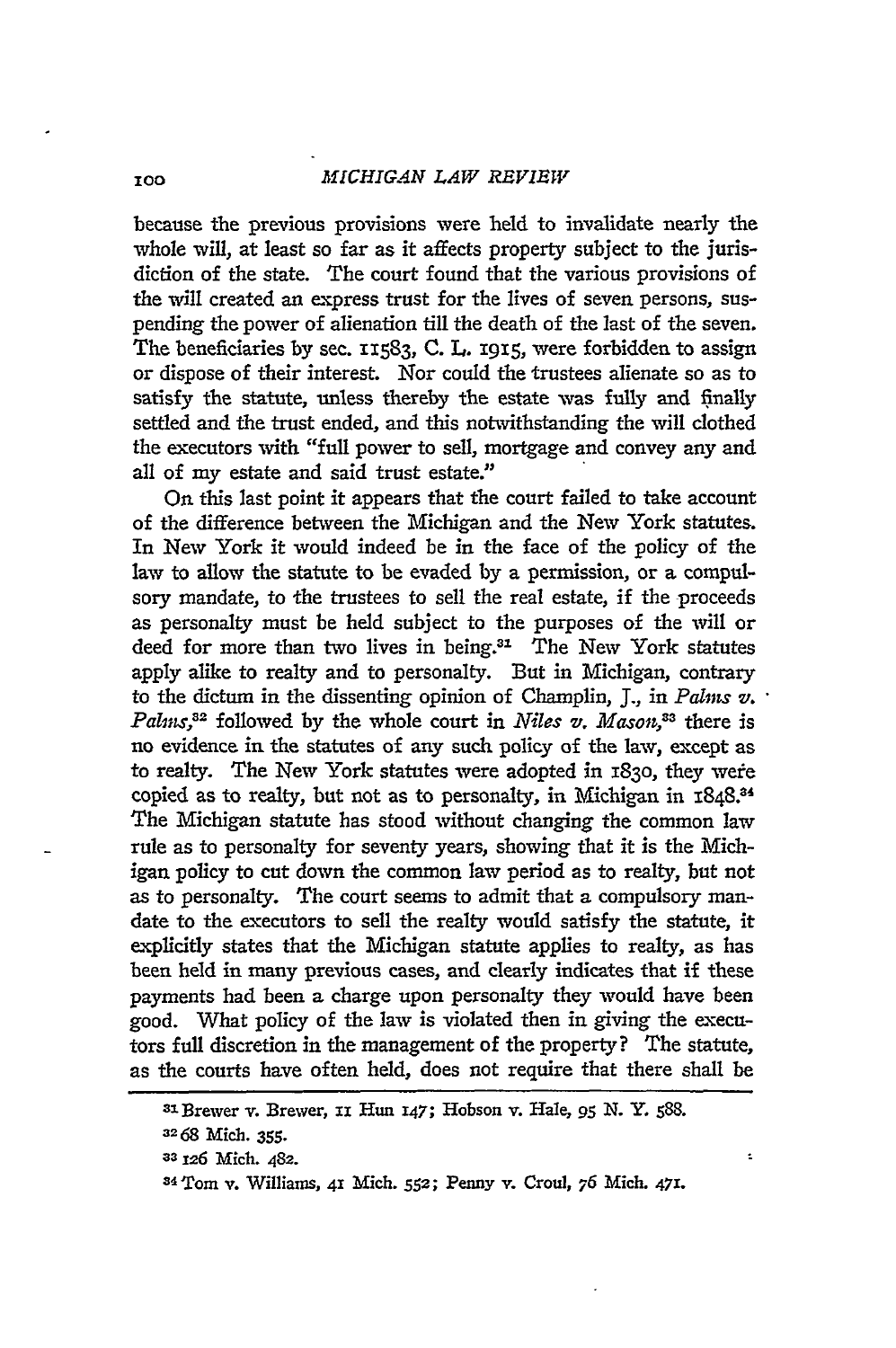alienation, but only that the power of alienation shall not be suspended beyond the period.<sup>35</sup>

In the days when Cooley, Campbell, Marston and Graves constituted the Michigan court it was said in *Tlwtcher v. St. Andrew's Church,86* "we think it is a self-evident proposition that the absolute power of alienation is not suspended, where the instrument gives the trustees power to dispose of the property at their option." The court in the *Herbst* case thought the language was to be limited to cases where alienation of the land ended the trust. And so it should be in New York, but why in Michigan, Wisconsin and Minnesota, where the legislatures have seen fit to omit the New York restrictions on suspension of the ownership of personalty?  $\int_{\mathbb{R}} \text{In Wisconsin}$ it was frequently held that if the trustees have a power to sell the realty, and it is fairly clear from the general scope and limit of the will that it is necessary to do so to carry out the trust, the doctrine of equitable conversion applies, and all will be treated as personalty,<sup>37</sup> and in *Becker v. Chester* **8** the court considered the Michigan cases of *Palms v. Palms*<sup>39</sup> and *Niles v. Mason*,<sup>40</sup> and rejected their reasoning as based on the English common law and the New York statutes, which treat suspension of alienation as one system applying to real and personal property, whereas the Wisconsin and Michigan statutes impose the restriction of the statute on real, but not on personal property. The conclusion is reached that even though the power of sale is not peremptory, and creates no conversion until it is actually exercised, yet such power makes the lands alienable and the will valid provided the converted fund **by** the terms of the will is to be held for a valid trust as personalty. This decision was approved in *Holmes v. Walter*,<sup>41</sup> and in *Danforth v. Oshkosh*,<sup>42</sup> in the broadest

**36 37** MicL *.264.*

**3T** Dodge v. Williams, 46 Wis. **70;** Ford v. Ford, **70 Wis.** ig; **Harrington** v. Pier, **1o5** Wis. 485; **cf.** Penny v. Croul, **76** Mich. **471.** See also Underwood v. Curtis, **127 N. Y. 523.**

**115 'Vis. 90.** 68 Mich. **355. 126** Mich. 482. Wis. 409. **12 119** Wis. **262.**

<sup>3</sup> Robert v. Corning, **89 N.** Y. **2.26,** a leading New York case; Keyser v. Mead, 103 N. Y. S. 1091; Atwater v. Russell, 49 Minn. 22, 56; same provisions in a deed, Atwater v. Russell, 49 Minn. **57, 77;** Re Sacrison, **19** N. **D.** i6o, **:26** L. R. A. **(N.** S.) 724, note; FitzGerald v. Big Rapids, **123** Mich. **:81.**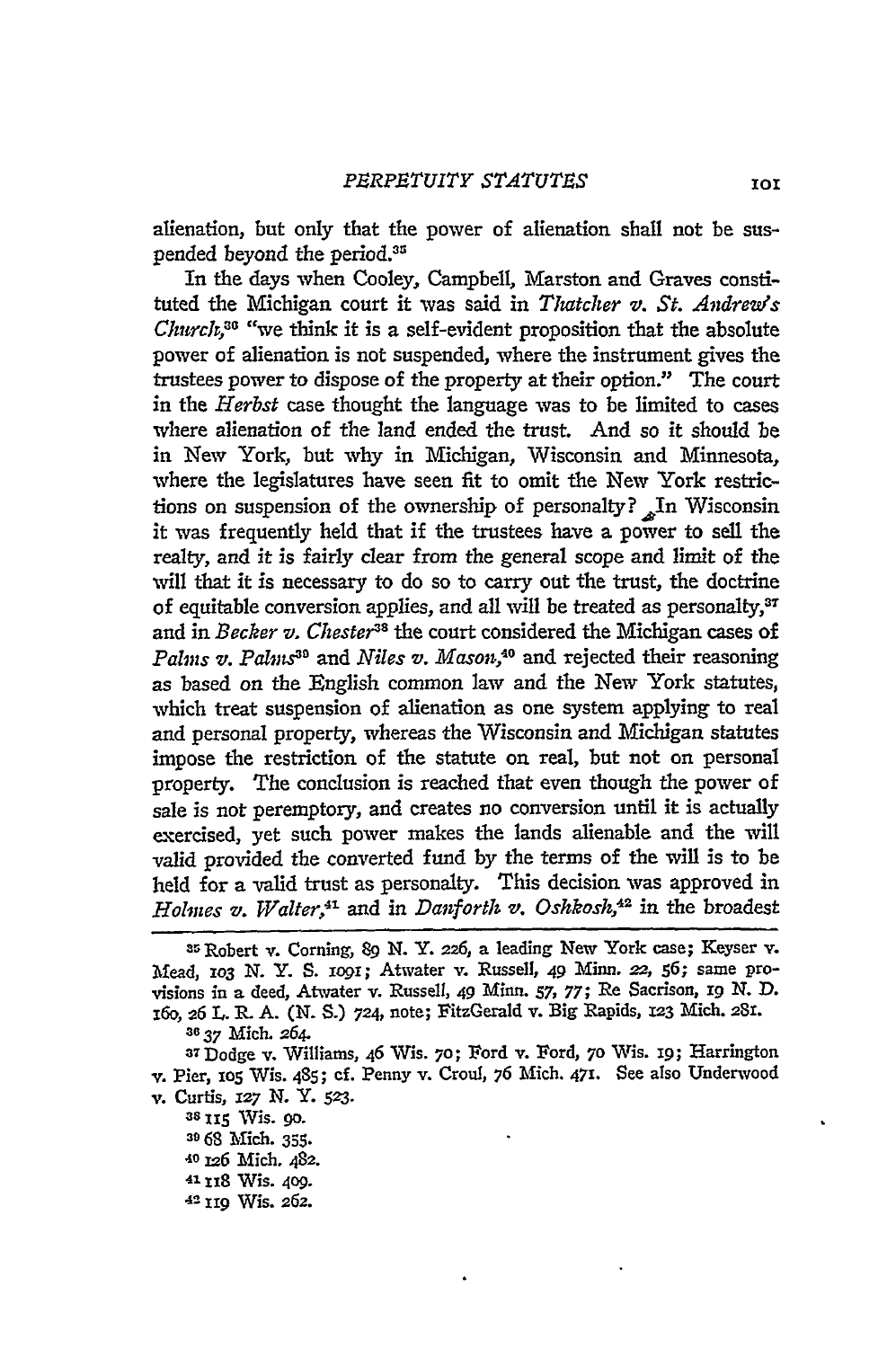terms. "The absolute power of alienation of real estate is not suspended, within the provision of the statute, when a trustee or other donee of the legal title is given power and authority to sell and make conveyance of complete title," and this regardless of whether the power to sell was such as to work an equitable conversion. In *Mangan v. Shea*,<sup>43</sup> the *Becker* case was cited as authority, though in this case the sale of the realty by the trustee was mandatory. In Minnesota no case exactly in point seems to have come to the supreme court, but the language in *Atwater v. Russell*,<sup>44</sup> quoted with approval in *Y. M. C. A. v. Horn*,<sup>45</sup> puts no limitation on the doctrine "that where trustees were given the power to sell lands, there was no restriction upon alienation."

In Wisconsin, by a curious course of decisions, following dictum in *Dodge v. Williams*,<sup>46</sup> the astonishing conclusion has been reached that the force of the statute is to abrogate the common law as to restraints upon alienation not only of realty, but also as to person*alty. "Expressio* unius *exclusio alterius."* "In other words the declaration is that in Wisconsin ownership of personalty may become inalienable and tied up for all time."<sup>47</sup> The absurdity of such a conclusion from the partial adoption by Wisconsin of the New York statute is fully stated by Cassoday, **C. J.,** in his dissenting opinion.45 In both Michigan and Minnesota it has been consistently held that the failure to adopt the personal property provisions of the New York statute leaves the common law period of life or lives in being and twenty-one years and nine or ten months in force as to restraints as to alienation of ownership in personalty.<sup>49</sup> If there were in force any such public pelicy as justice Champlin refers to in his dissenting opinion in *Palms v. Palms*,<sup>50</sup> which has been followed in the later Michigan cases as a correct statement of the law, then surely we should expect to find that public policy in the statutes in Michigan

**4646** Wis. **70.**

<sup>47</sup>Becker v. Chester, **115** Wis. **9o.**

**<sup>48</sup>**Becker v. Chester, **115** Wis. **136.**

<sup>49</sup>Palms v. Palms, 68 Mich. **355;** In re Tower's Estate, 49 Minn. **371;** In re Trust under Will of Bell, **147** Minn. **62.**

**ro 68** Mich. 355, 386.

<sup>43</sup>r58 Wis. 619.

<sup>49</sup> Minn. 22, **56.**

<sup>-</sup>A **120** Minn. **404,** 419. And see In re Tower's Estate, 49 Minn. **371,** 378, and In re Phelps' Estate, 182 Cal. **752.**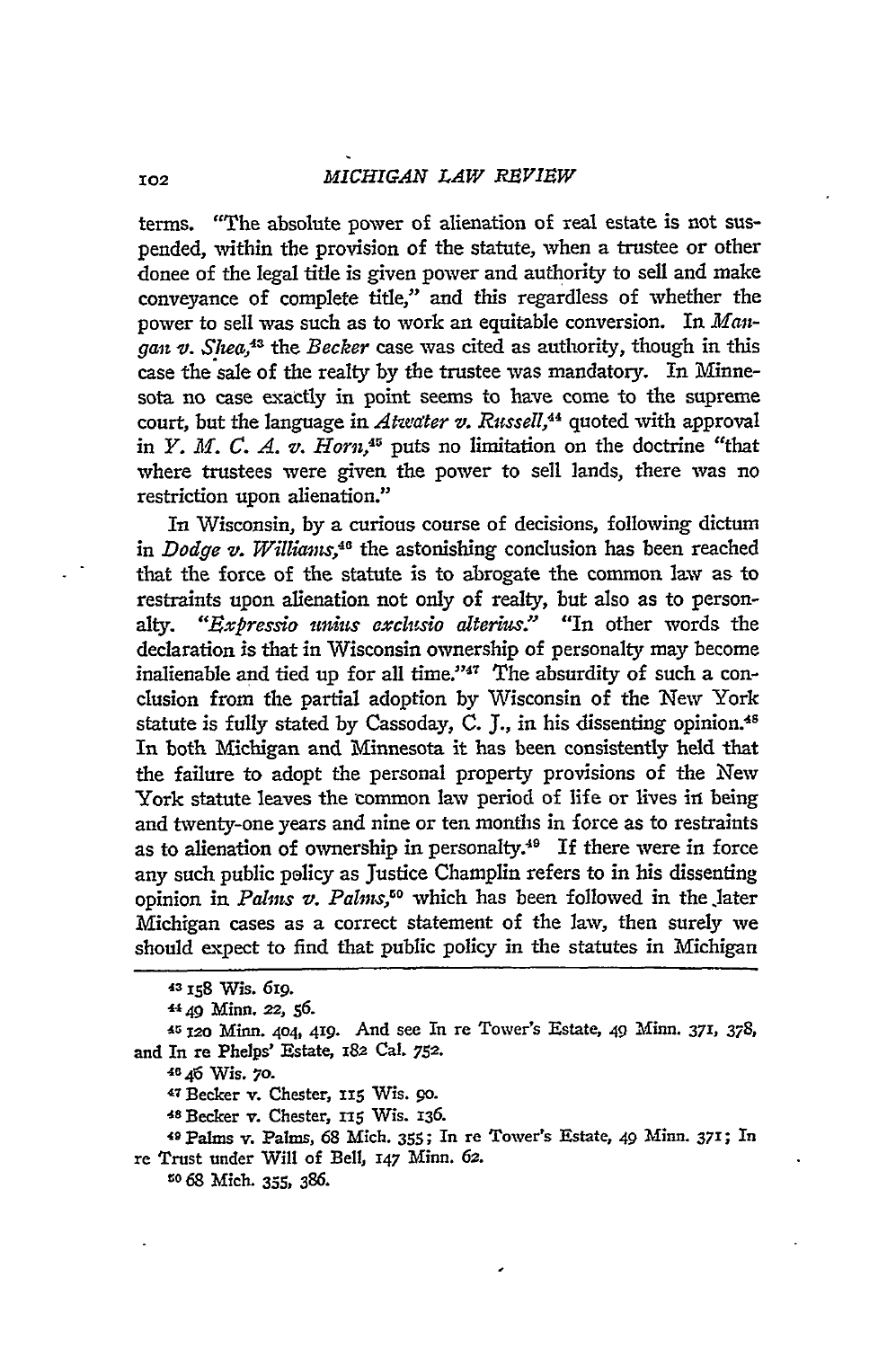### *PERPETUITY STATUTES*

as we do in New York. Justice Champlin himself in this opinion points out that Michigan has not followed New York as to personalty, so that in Michigan a will of realty is good if it directs that the real estate be converted into personalty. Why not equally if the will permits that realty be turned into personalty? That would carry out the testator's intent in the *Herbst* case, and there would be no conflict with either statute or public policy. As has been shown, it is of no importance whether there actually is alienation if only there is someone who has the power to alienate. Would the court hold that a third person to whom the trustees in reliance on the power in the will in the *Herbst* case had sold the real estate would not get good title? "The test of alienability of real or personal property is that there are persons in being who can give a perfect title."61

The question arises, does public policy forbid such provisions for persons all in *esse* because there chance to be seven of them instead of two? The fact that the statute has stood unchanged for almost a century in New York, and for three-fourths of a century in Michigan, is strong proof that public policy approves cutting down the common law period, but Mr. Gray is justified in saying that the limit of lives in being is a natural limit, but the limit of two lives is arbitrary, cutting through the most ordinary provisions, and is an invitation to litigation, as the event has proved. $52$  Why two rather than one or three? As already noted, most of the states influenced by the New York revisers have placed the limit at lives in being, not at two lives, as in New York, and Michigan, Wisconsin and Minnesota. Mr. Gray has pointed out<sup>53</sup> how unjustifiable upon principle was the addition of 21 years to cover a minority of a beneficiary, and even more so to cover a term in gross. There seems to be no better reason for limitations upon lives of those having no interest in the will. A statute fixing the period of restriction or postponenent at lives in being of persons beneficially interested would be justifiable and understandable. But why should A be allowed to give his wife a life estate and his only child a successive life estate, tieing up his property for two lives in being, while B is not permitted

**r2** Williams v. Montgomery, 148 N. Y. **519,** quoted and approved in Becker v. Chester, **U15** Wis. **90.**

<sup>&</sup>lt;sup>52</sup> RULE AGAINST PERPETUITIES, § 749.

<sup>53</sup> RULE AGAINST PERPETUITIES, §§ 186-188.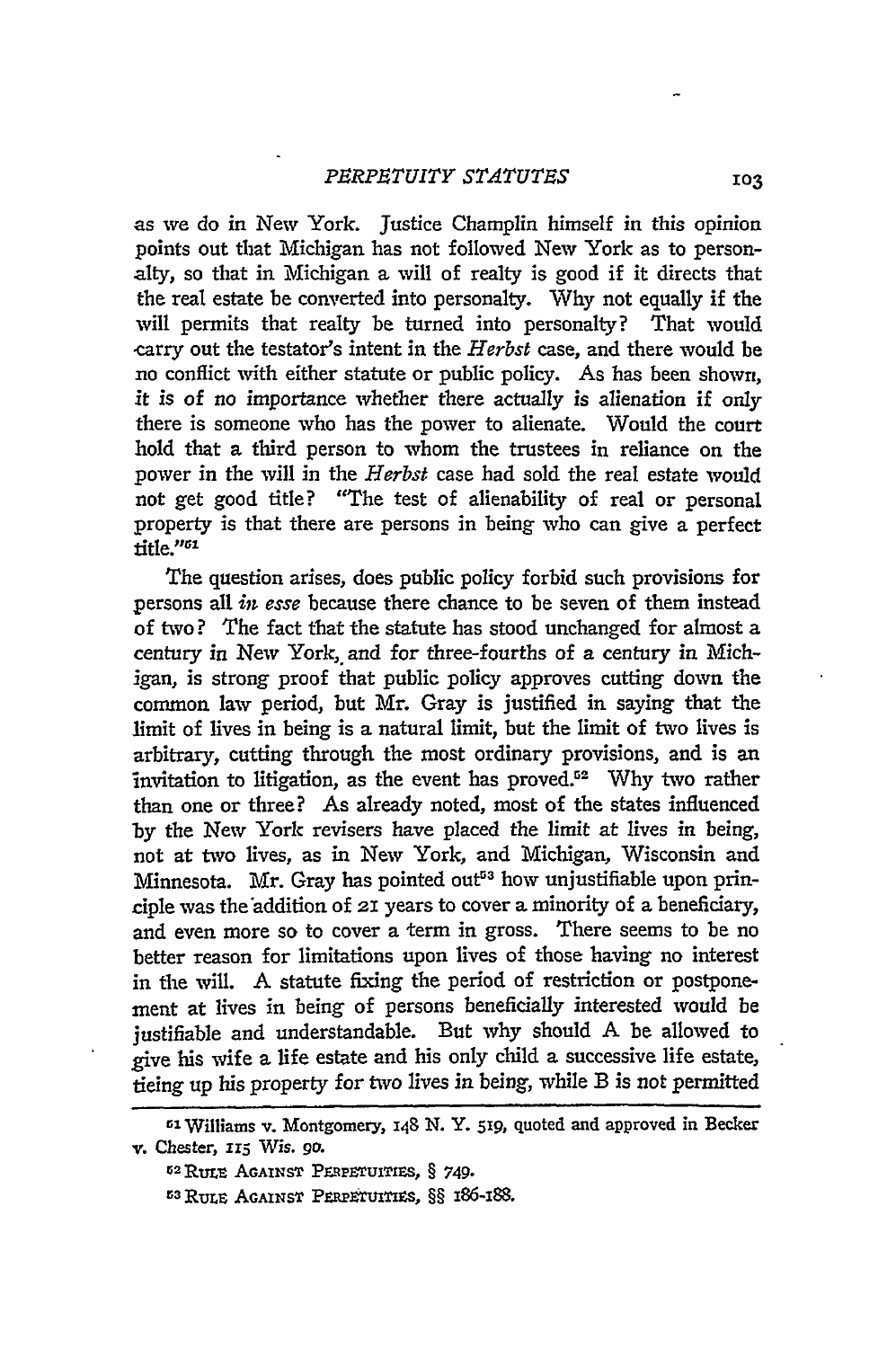after the life estate to the wife to make the same provision for life for each of his two or more children? To take a case more like the *Herbst case, supra,* why should A be allowed to limit two annuities in the manner attempted in the Carman will in that case, while B with seven living relatives for whom he attempts like provisions has his will declared invalid, and all his intentions defeated? Public policy surely does not approve when there happen to be only two living persons to be provided for, but disapprove if there are three or more.

That this is so is the more evident from the fact that the present statute does not accomplish the object, if such be its intent. It is merely a trap for the unwary, and it leads to endless litigation. If only the testator be wary the law permits him to do just this thing, and there has never been any statute to try to prevent it. It is all a question of how the will is drafted. This is especially true in Michigan, Wisconsin and Minnesota, where a direction in the will to convert the realty into personalty permits the property to be tied up not only for any number of lives in being, but also for twenty-one years and nine or ten months, and this even when the executors are given certain discretion as to the time within which to sell."

But even in New York there are still other ways of providing for more than two. It is a mere question of using the right words in the will. It has been held in a great number of cases that a life estate to any number of persons in equal shares is but a limitation for one life, each share being treated for this purpose as distinct, and separately limited for a single life.<sup>55</sup> The change of a few words in the will in the *Herbst* case would have made all its provisions valid, though the property were as effectually tied up as the actual will contemplated.

<sup>5</sup> See Lent v. Howard, *89* **N.** Y. *169.*

**<sup>5</sup>** See Lang v. RoPke, **5** Sandf. **(N.** Y. Supr.) *363,* so treating parts of the estate set aside for annuities; Roosevelt v. Porter, **73** N. Y. S. **8oo,** and Smith v. Havens Relief Fund Society, go N. Y. **S.** 168, affirmed in **I9o N.** Y. 557, are to the same effect. But cf. Herzog v. Title Guarantee & T. **Co.,** *177 N.* Y. **86.** And see further Mason v. Mason's Exrs., **2** Sandf. **Ch.** 432; Buckley v. Depeyster, **:26** Wend. **2I;** Wells v. Wells, 88 *N.* Y. **323;** Robert v. Coming, *89* **N.** Y. 225, a leading case; Van Brunt v. Van Brunt, **iii** *N.* Y. **r78;** Allen v. Allen, **<sup>149</sup>** *N.* Y. **280;** Kalish v. Kalish, 166 N. Y. 368; Matter of Colegrove, *221* **N.** Y. 455 (part valid and part void); Hayden v. Sugden, *96 N.* Y. **S.** 681. In re Kohler's will, **183 N.** Y. **S.** *s55;* In re McGeehan's Will, **193 N.** Y. *S.* 856; In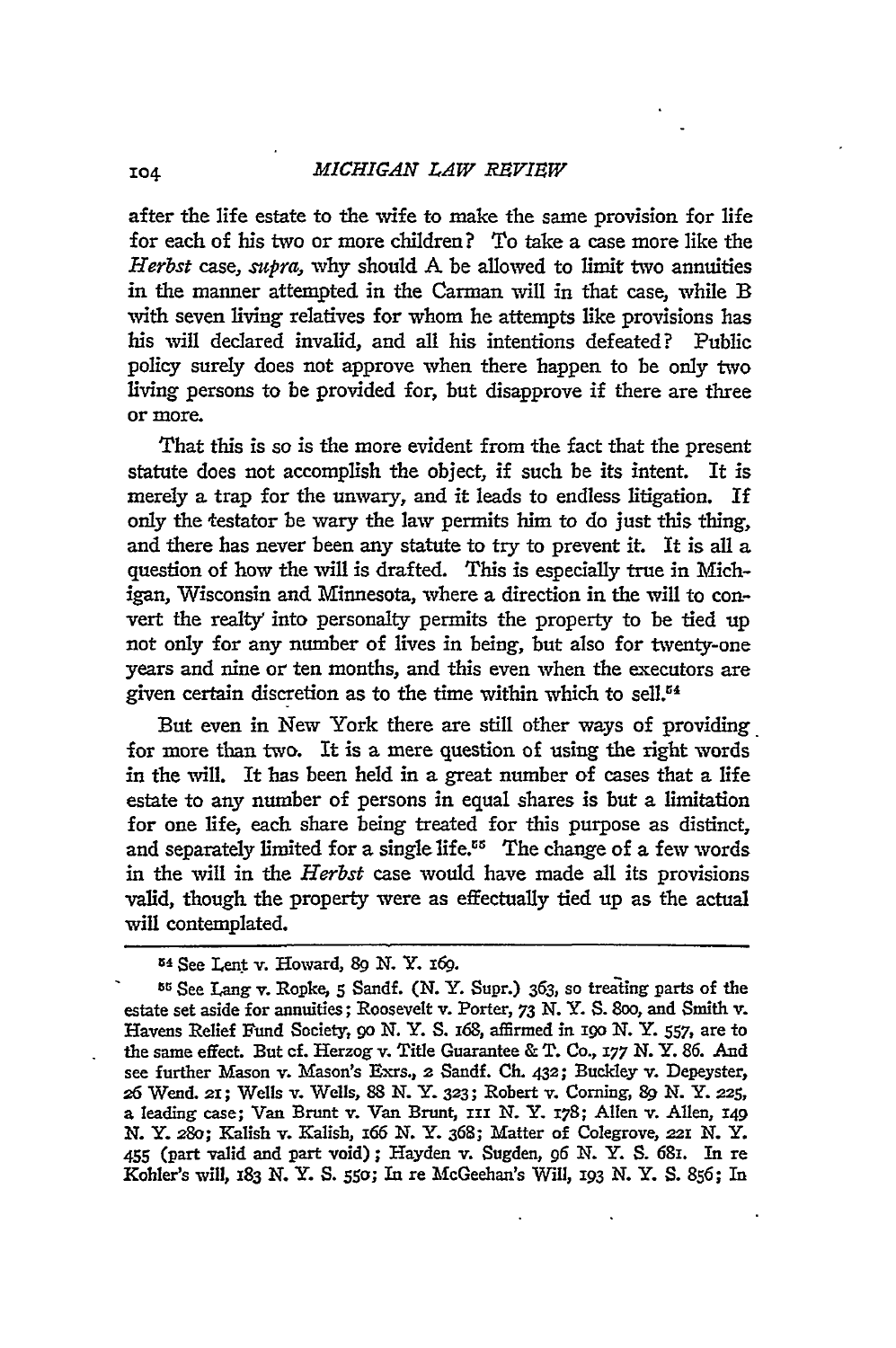The New York revisers observed that "the interests of society require that the power of the owner to fetter the alienation and suspend the ownership of an estate by future limitations should be confined within certain limits." Very true and well put. But can any one offer a good reason to fix those limits at two lives rather than at one or three or more? Michigan in more than 75 years has not thought it necessary to confine the power even to lives in being as to personalty. Why fix upon two lives as to realty? If restrictions for lives are to be permitted at all, why not for the lives of all living persons for whom the testator desires to provide? A limitation for lives is but for a single life after all, that of the longest liver. If all the candles are lighted at once they will all go out in the life of a single candle, $56$  the one burning longest, and that might easily, though not certainly, be one of the two permitted under the Michigan statute. The statute permits any number of future interests provided they all terminate within two lives.<sup>57</sup> Why require the testator to speculate on which tvo lives will outlast the rest, and if his guess proves to be wrong leave the remaining objects of his bounty unprovided for after the death of the two ?5s The common law rule permitted restrictions for 21 years and a period of gestation beyond any lives in being, so that the owner might tie up his estates so that they could not be enjoyed by any person living at his death or born within 21 years and two possible periods of gestation thereafter.<sup>52</sup> This was an absurdity, and yet in most of the states it is still the law. To end this the statute may well cut off the 21 years and the periods of gestation, except in the case of a posthumous child who might take under the will, and also the lives of all except beneficiaries under the limitations in question. There is no occasion for limiting these lives to two. This would recognize within proper limits the reason for the law, and would at the same time cut off its artificialities and prevent taking property out of commerce for a longer period than seems

re Homer's Estate, **x98** N. Y. *S. 665.* Michigan follows this rule. Woolfitt v. Preston, **2o3** Mich. **5o2;** Allen v. Merrill, Lynch & Co., **223** Mich. 467. See also Cole v. Lee, **143** Mich. *267* (two lives and an annuity).

t 5 G Love v. Windham, **I** Sid. 45o, nota per Twisden, **J.**

r7Griffen v. Ford, **i** Bosw. **(N.** Y. Supr.) 123; Schermerhom v. Cotting, *131 N.* **Y.** 48; Bird v. Pickford, **141** N. Y. *S.*

**<sup>68</sup>**Crooke v. County of Kings, 97 *N.* Y. 42i; Bailey v. Bailey, *97* N. Y. 460; Buchanan v. Little, **154 N. Y. x47.**

**Go** Thellusson's Case, **ii** Ves. **112.**